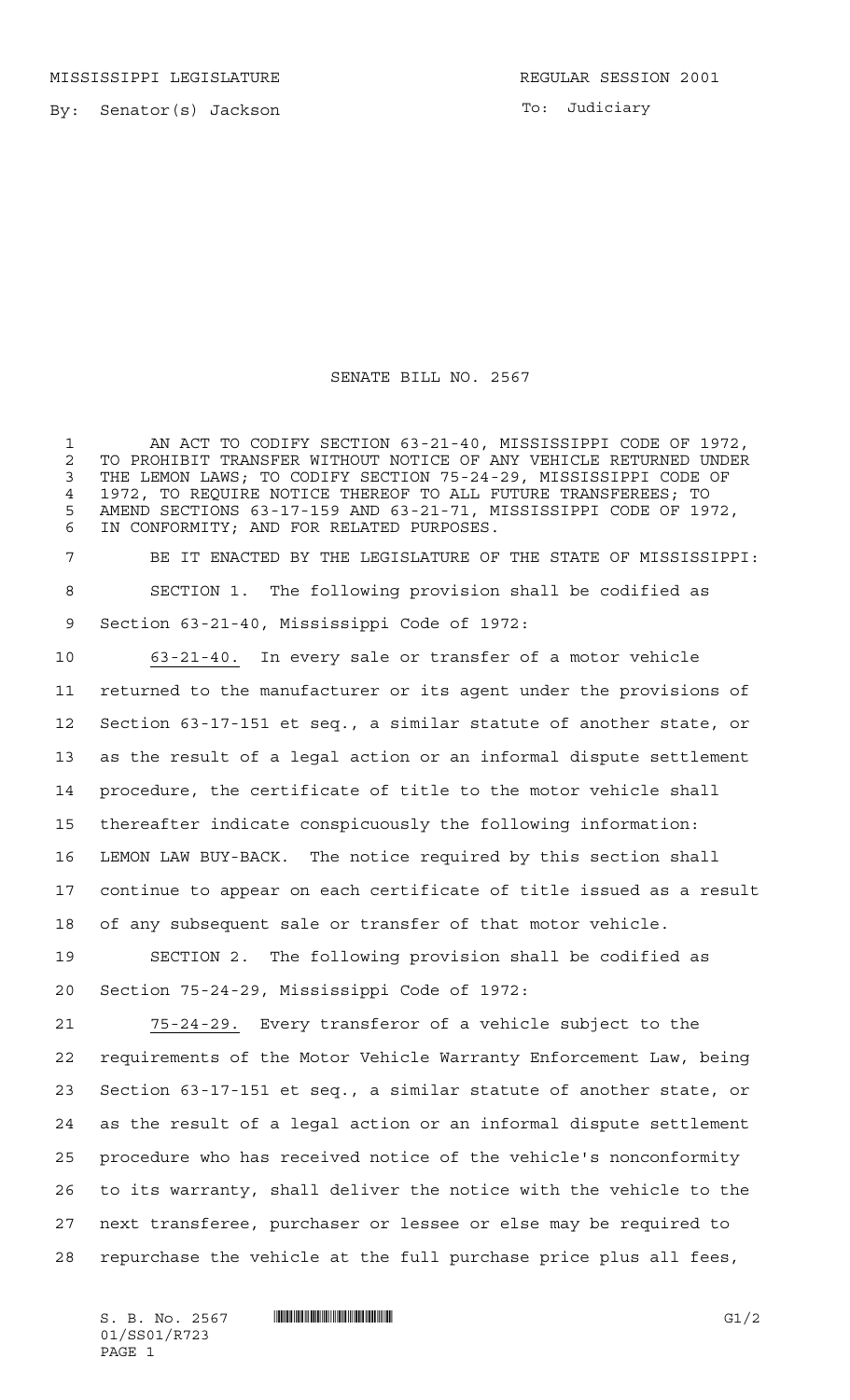taxes and costs incurred for goods and services which were included in the subsequent transaction.

 SECTION 3. Section 63-17-159, Mississippi Code of 1972, is amended as follows:

 63-17-159. (1) If the manufacturer or its agent cannot conform the motor vehicle to any applicable express warranty by repairing or correcting any default or condition which impairs the use, market value, or safety of the motor vehicle to the consumer after a reasonable number of attempts, the manufacturer shall give the consumer the option of having the manufacturer either replace the motor vehicle with a comparable motor vehicle acceptable to the consumer, or take title of the vehicle from the consumer and refund to the consumer the full purchase price, including all reasonably incurred collateral charges, less a reasonable allowance for the consumer's use of the vehicle. The subtraction of a reasonable allowance for use shall apply when either a replacement or refund of the motor vehicle occurs. A reasonable allowance for use shall be that sum of money arrived at by multiplying the number of miles the motor vehicle has been driven by the consumer by Twenty Cents (20¢) per mile. Refunds shall be made to the consumer and lienholder of record, if any, as their interests may appear.

 (2) It shall be an affirmative defense to any claim under Section 63-17-151 et seq. that:

 (a) An alleged nonconformity does not impair the use, market value or safety of the motor vehicle;

 (b) A nonconformity is the result of abuse, neglect or unauthorized modifications or alterations of a motor vehicle by a consumer;

 (c) A claim by a consumer was not filed in good faith; or

(d) Any other affirmative defense allowed by law.

 $S.$  B. No. 2567 **INNIFICATION CONTINUES.** 01/SS01/R723 PAGE 2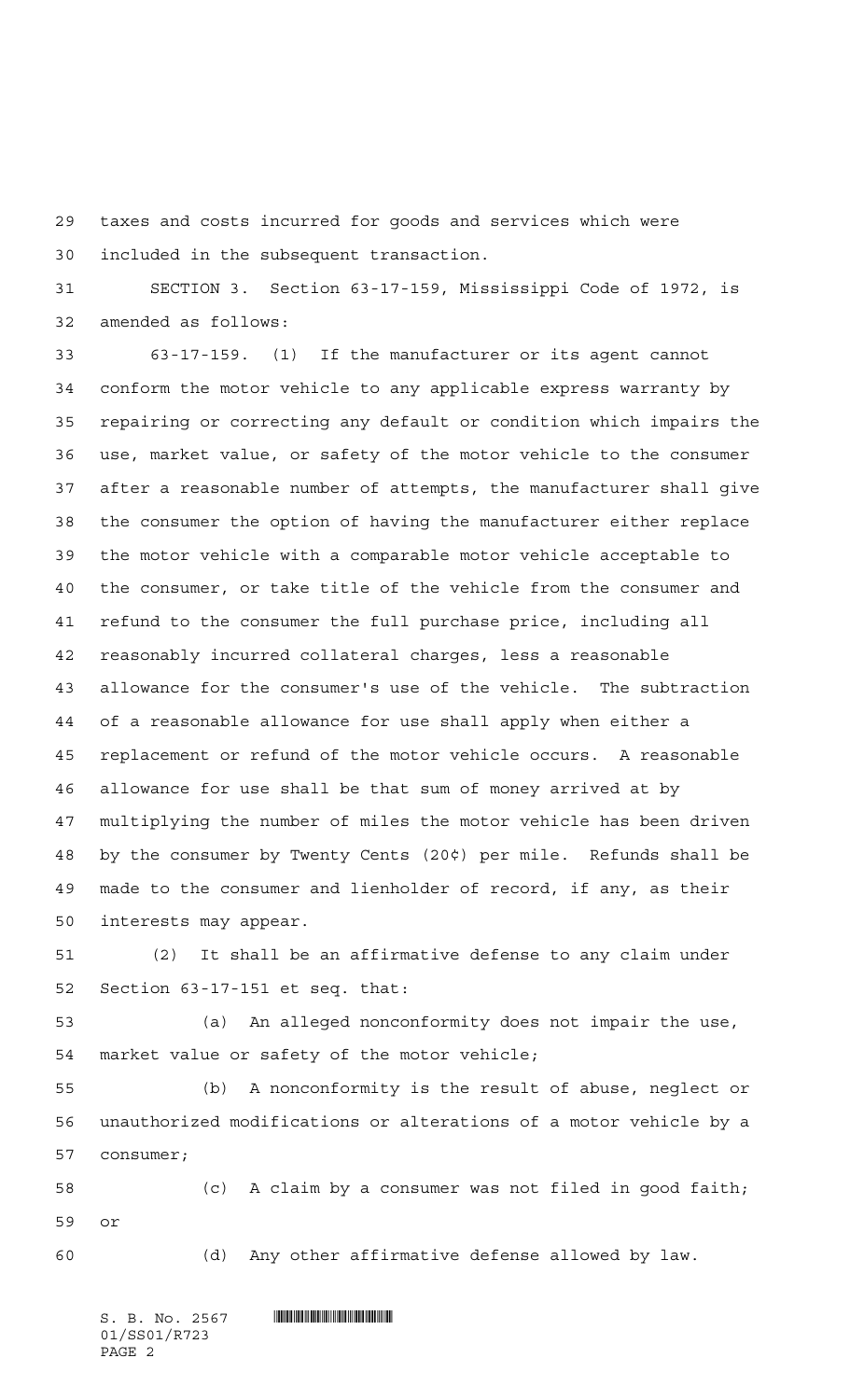(3) It shall be presumed that a reasonable number of attempts have been undertaken to conform a motor vehicle to the applicable express warranties if within the terms, conditions or limitations of the express warranty, or during the period of one (1) year following the date of original delivery of the motor vehicle to a consumer, whichever expires earlier, either:

 (a) Substantially the same nonconformity has been subject to repair three (3) or more times by the manufacturer or its agent and such nonconformity continues to exist; or

 (b) The vehicle is out of service by reason of repair of the nonconformity by the manufacturer or its agent for a cumulative total of fifteen (15) or more working days, exclusive of downtime for routine maintenance as prescribed by the owner's manual, since the delivery of the vehicle to the consumer. The fifteen-day period may be extended by any period of time during which repair services are not available to the consumer because of conditions beyond the control of the manufacturer or its agent.

 (4) The terms, conditions or limitations of the express warranty, or the period of one (1) year following the date of original delivery of the motor vehicle to a consumer, whichever expires earlier, may be extended if the motor vehicle warranty problem has been reported but has not been repaired by the manufacturer or its agent by the expiration of the applicable time period.

 $S. B. No. 2567$  . The set of the set of  $\mathbb{R}$  (5) The manufacturer shall provide a list of the manufacturer's zone or regional service office addresses in the owner's manual provided with the motor vehicle. It shall be the responsibility of the consumer or his representative, prior to availing himself of the provisions of this section, to give written notification to the manufacturer of the need for the repair of the nonconformity, in order to allow the manufacturer an opportunity to cure the alleged defect. The manufacturer shall immediately notify the consumer of a reasonably accessible repair

01/SS01/R723 PAGE 3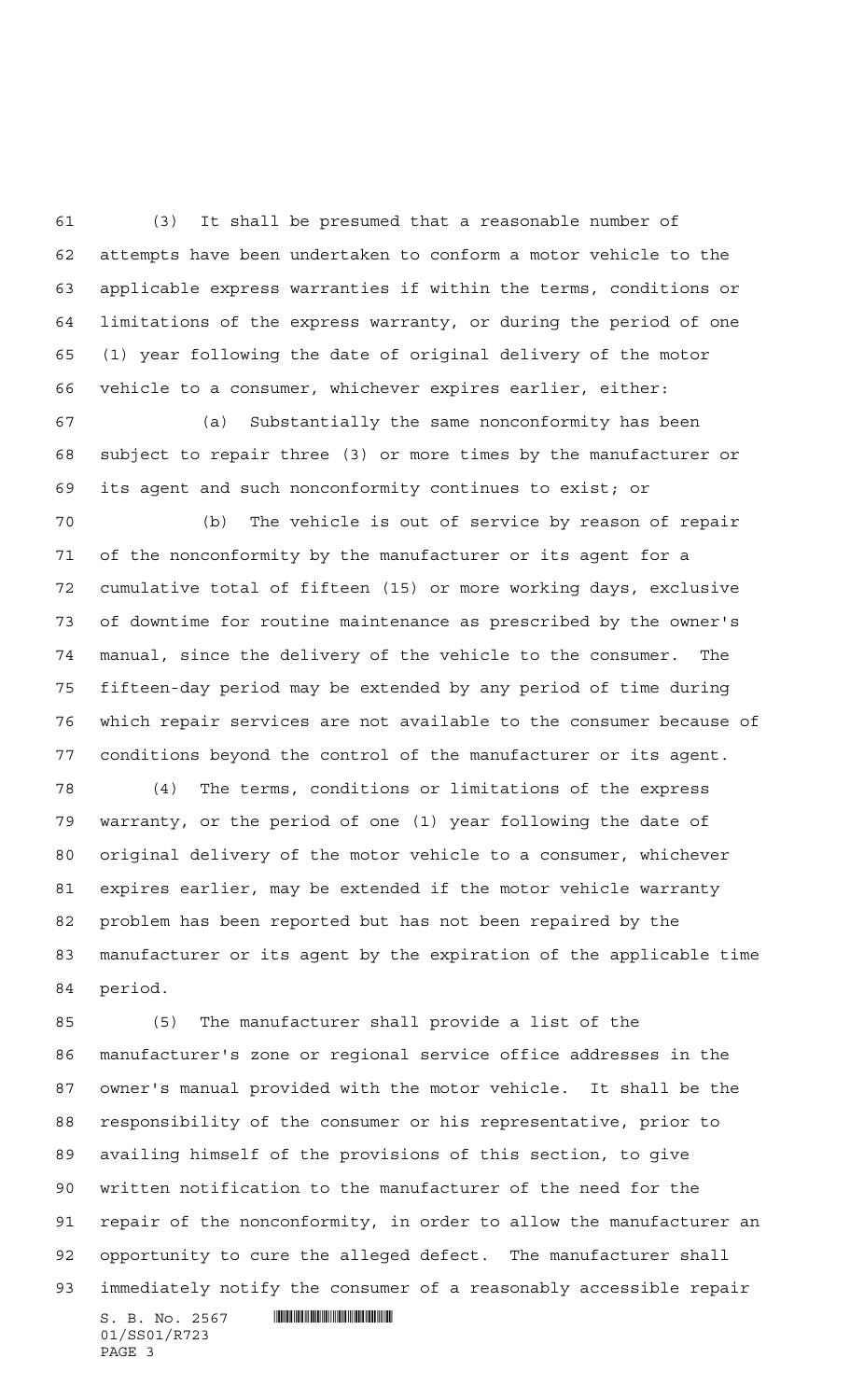facility to conform the vehicle to the express warranty. After delivery of the vehicle to the designated repair facility by the consumer, the manufacturer shall have ten (10) working days to conform the motor vehicle to the express warranty. Upon notification from the consumer that the vehicle has not been conformed to the express warranty, the manufacturer shall inform the consumer if an informal dispute settlement procedure has been established by the manufacturer in accordance with Section 63-17-163, and provide the consumer with a copy of the provisions of Section 63-17-151 et seq. However, if prior notice by the manufacturer of an informal dispute settlement procedure has been given, no further notice is required. If the manufacturer fails to notify the consumer of the availability of this informal dispute settlement procedure, the requirements of Section 63-17-163 shall not apply.

 (6) Any action brought under Section 63-17-151 et seq. shall be commenced within one (1) year following expiration of the terms, conditions or limitations of the express warranty, or within eighteen (18) months following the date of original delivery of the motor vehicle to a consumer, whichever is earlier, or, if a consumer resorts to an informal dispute settlement procedure as provided in Section 63-17-151 et seq., within ninety (90) days following the final action of the panel.

 (7) If a consumer finally prevails in any action brought under Section 63-17-151 et seq., the court may allow him to recover as part of the judgment a sum equal to the aggregate amount of costs and expenses, including attorney's fees based on actual time expended, determined by the court to have been reasonably incurred by the plaintiff for or in connection with the commencement and prosecution of such action.

 (8) (a) In every sale or transfer of a motor vehicle 125 returned to the manufacturer or its agent under the provisions of Section 63-17-151 et seq., a similar statute of another state, or

 $S. B. No. 2567$  . So the state of  $S. R$ 01/SS01/R723 PAGE 4